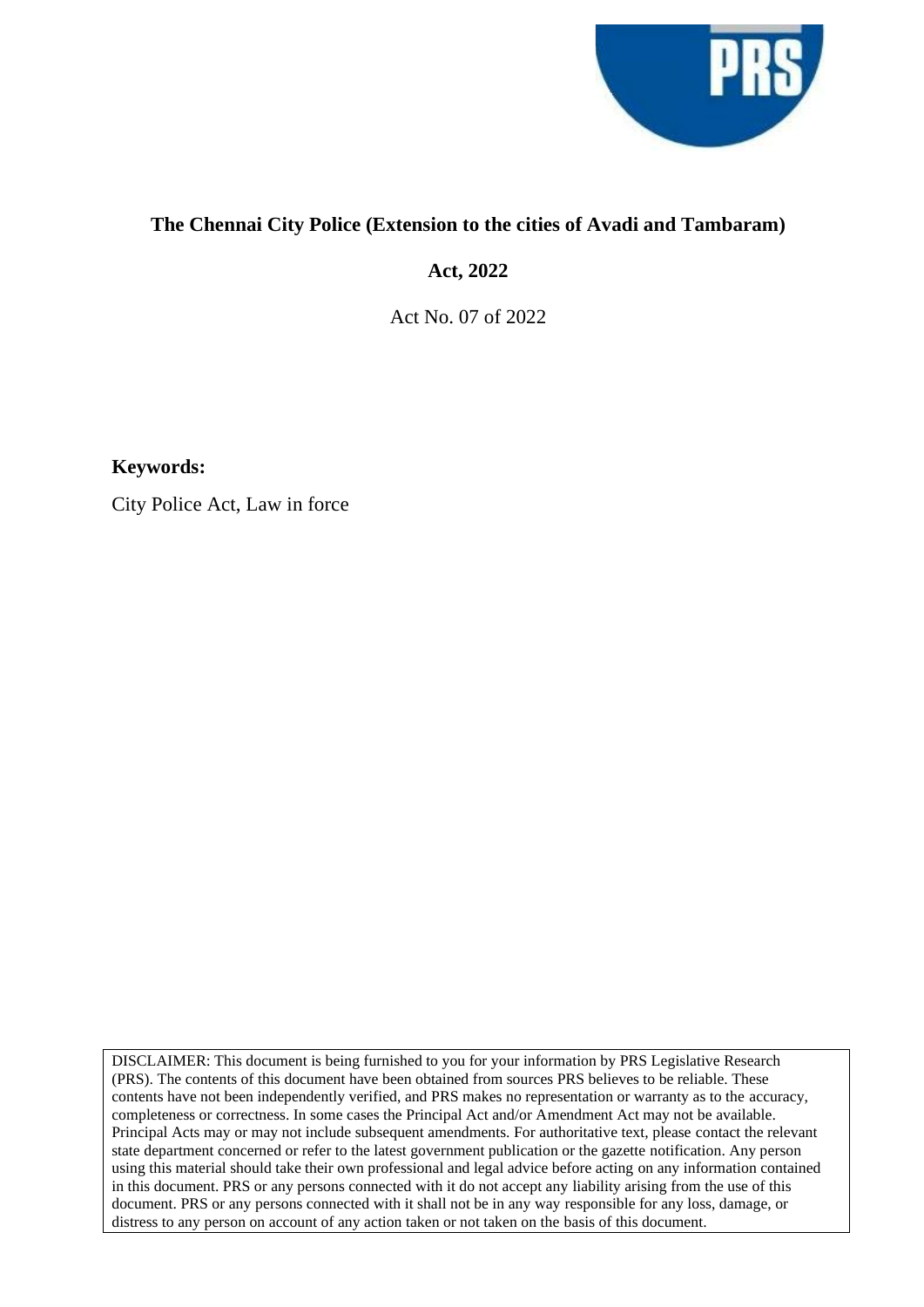The following Act of the Tamil Nadu Legislative Assembly received the assent of the Governor on the 21st January 2022 and is hereby published for general information: —

#### **Act No. 7 of 2022.**

#### **An Act to extend the provisions of the Chennai City Police Act, 1888 to the Cities of Avadi and Tambaram.**

 BE it enacted by the Legislative Assembly of the State of Tamil Nadu in the Seventy-second Year of the Republic of India as follows:—

1. (1) This Act may be called the Chennai City Police Short title and (Extension to the cities of Avadi and Tambaram) Act, 2022. commencement.

(2) It shall be deemed to have come into force on the 1st day of January 2022.

2. In this Act, unless the context otherwise requires, example 10 Definitions.

(1) "city of Avadi" means the local area comprising the limits of the police stations specified in Schedule I;

 (2) "city of Tambaram" means the local area comprising the limits of the police stations specified in Schedule II;

(3) "City Police Act" means the Chennai City Police Act, 1888;

Tamil Nadu Act III of 1888.

> (4) "date of publication of this Act" means the date of publication of the Chennai City Police (Extension to the cities of Avadi and Tambaram) Act, 2022 in the *Tamil Nadu Government Gazette;*

(5) "Government" means the Government of Tamil Nadu;

(6) "law in force" includes any enactment, Act, regulation, order, by-law, rule, scheme or notification in force in the whole or in any part of the State or any instrument having the force of law in the whole or in any part of the State;

(7) "Schedule" means a Schedule appended to this Act;

(8) "State" means the State of Tamil Nadu.

Extension of Tamil Nadu Act III of 1888.

3. (1) With effect on and from the date of publication of this Act, the City Police Act as in force immediately before the date of publication of this Act, shall stand extended to, and shall be in force, in the cities of Avadi and Tambaram.

(2) In the City Police Act, as extended to the cities of Avadi and Tambaram,—

 (a) any reference to the city of Chennai (other than the reference in section 3) shall, by reason of this Act, be construed as a reference to the city of Avadi or the city of Tambaram, as the case may be;

 (b) any reference to the Commissioner of Police for Chennai shall, by reason of this Act, be construed as a reference to the Commissioner of Police for Avadi or the Commissioner of Police for Tambaram, as the case may be.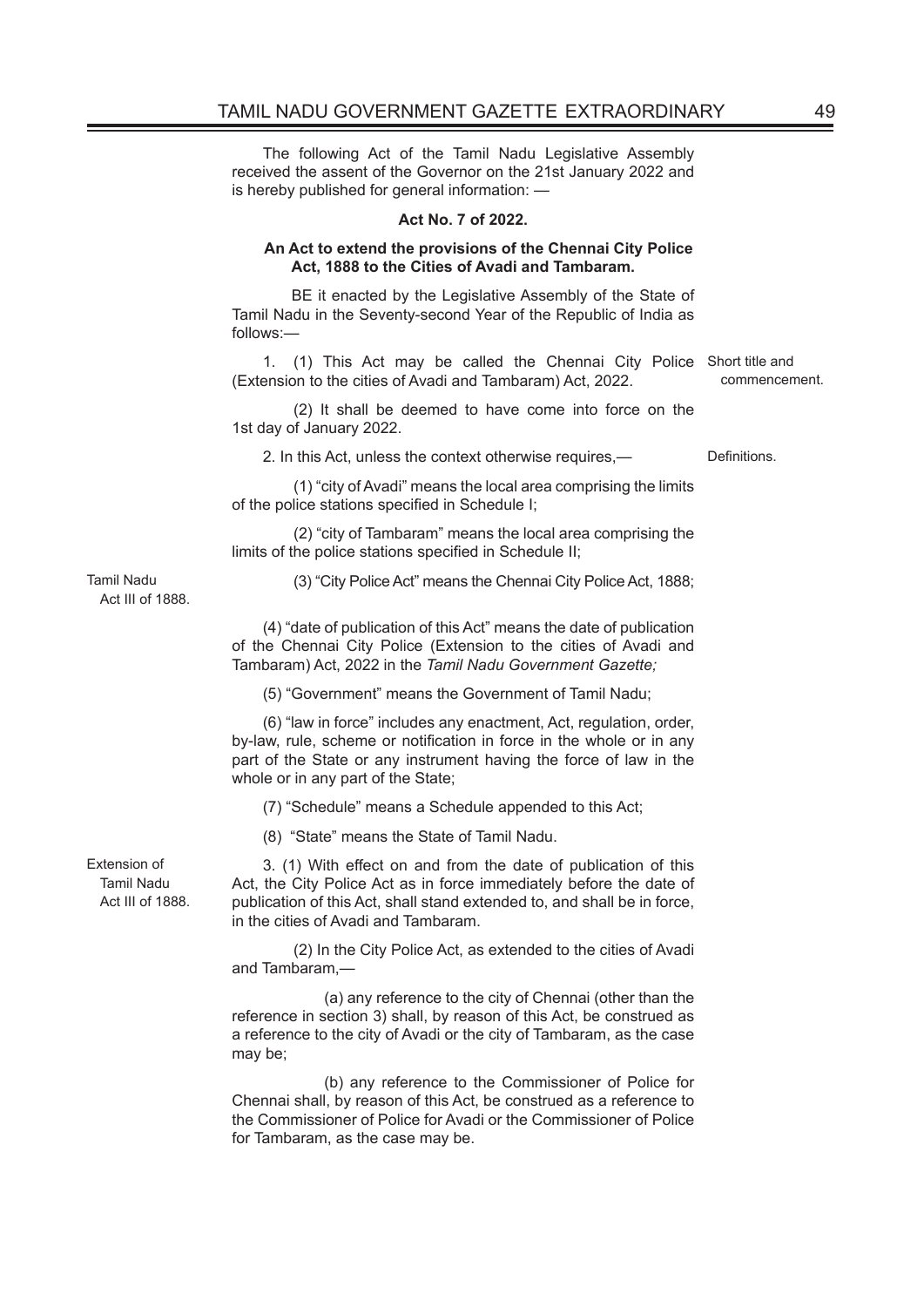Power of Government to authorize Commissioner of Police and certain other police officers in cities of Avadi and Tambaram to exercise powers of District **Magistrates** and Executive **Magistrates** under Code of Criminal Procedure, 1073

4. (1) Without prejudice to the provisions contained in section 7 of the City Police Act, the Government may, by notification, and subject to such conditions and limitation as may be specified therein, empower,—

> Central Act 2 of 1974.

 (a) the Commissioner of Police for Avadi or the Commissioner of Police for Tambaram, to exercise and perform in relation to the city of Avadi or the city of Tambaram, as the case may be, the powers and duties of an Executive Magistrate and of a District Magistrate under such of the provisions of the Code of Criminal Procedure, 1973 (hereinafter in this section referred to as the said Code) or of any other law in force relating to matters with respect to which the State Legislature has power to make laws for the State, as may be specified in the notification;

(b) any officer subordinate to the Commissioner of Police for Avadi or the Commissioner of Police for Tambaram (not being an officer below the rank of an Assistant Commissioner of Police) to exercise and perform in relation to the city of Avadi or the city of Tambaram, as the case may be, the powers and duties of an Executive Magistrate under such of the provisions of the said Code or of any other law in force relating to matters with respect to which the State Legislature has power to make laws for the State, as may be specified in the notification.

(2) Every officer subordinate to the Commissioner of Police for Avadi or the Commissioner of Police for Tambaram, shall, in the exercise and performance of any powers and duties, which he is empowered to exercise or perform functions under sub-section (1), be subject to the general control of the respective Commissioner of Police in the same manner and to the same extent as an Executive Magistrate appointed under section 20 of the said Code would be subject to the general control of the District Magistrate appointed under that section.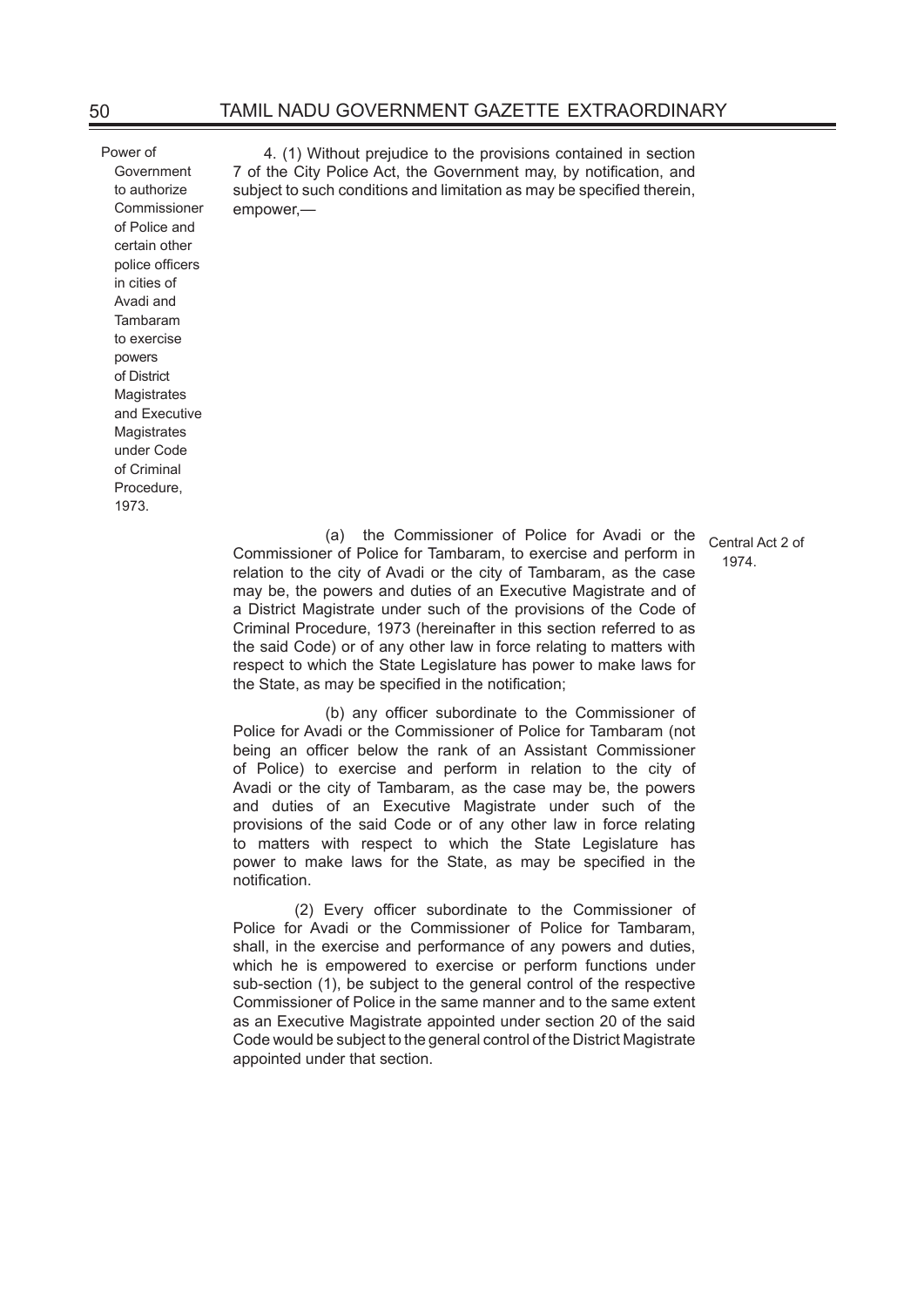(3) The Commissioner of Police for Avadi or the Commissioner of Police for Tambaram, or any officer subordinate to such Commissioner, shall not be subject, in the exercise and performance of any powers and duties which he is empowered to exercise and perform under sub-section (1), to the general control of the District Magistrate appointed under section 20 of the said Code.

5. (1) The police force functioning in the city of Avadi and in the city of Tambaram, immediately before the date of publication of this Act (hereinafter in this section referred to as the existing police force) shall, on the date of publication of this Act, be deemed to be the police force constituted for the city of Avadi or the city of Tambaram, as the case may be, under the City Police Act as extended, by this Act and every member of the existing police force holding office immediately before the date of publication of this Act shall be deemed to be appointed on such date of publication, as members of the police force for the city of Avadi or the city of Tambaram, as the case may be.

(2) All proceedings (including proceedings by way of investigations) pending before any police officer of the existing police force immediately before the date of publication of this Act, shall on the date of publication of this Act, be deemed to be proceedings pending before him in his capacity as the holder of the office to which he is deemed to be appointed under sub-section (1) and shall be dealt with accordingly.

(3) Where any power or function which may be exercised or discharged under any law by a District Magistrate or an Executive Magistrate immediately before the date of publication of this Act has been conferred on the Commissioner of Police for Avadi or the Commissioner of Police for Tambaram or any other police officer by or under the City Police Act as extended, all proceedings in relation to, or arising from, the exercise of such power or the discharge of such function pending immediately before such conferment before the District Magistrate or Executive Magistrate, as the case may be, shall on the conferment of such power or function on the Commissioner of Police for Avadi or the Commissioner of Police for Tambaram or other police officer, stand transferred to the Commissioner of Police for Avadi or the Commissioner of Police for Tambaram, or other police officer, as the case may be, and the officer to whom such proceedings stand so transferred shall either proceed *de novo* or from the stage of such transfer.

6. (1) Notwithstanding anything contained in the City Police Act as extended, the Commissioner of Police for Avadi and the Commissioner of Police for Tambaram shall, in exercise of their functions under the City Police Act as extended, be under the control and direction of the Director-General of Police for the State, subject to any rules that may be made under sub-section (2).

Police force functioning in cities of Avadi and Tambaram immediately before date of publication of this Act to be deemed to be police force constituted under City Police Act as extended.

Control of Director General of Police over Commissioner of Police for Avadi and Tambaram.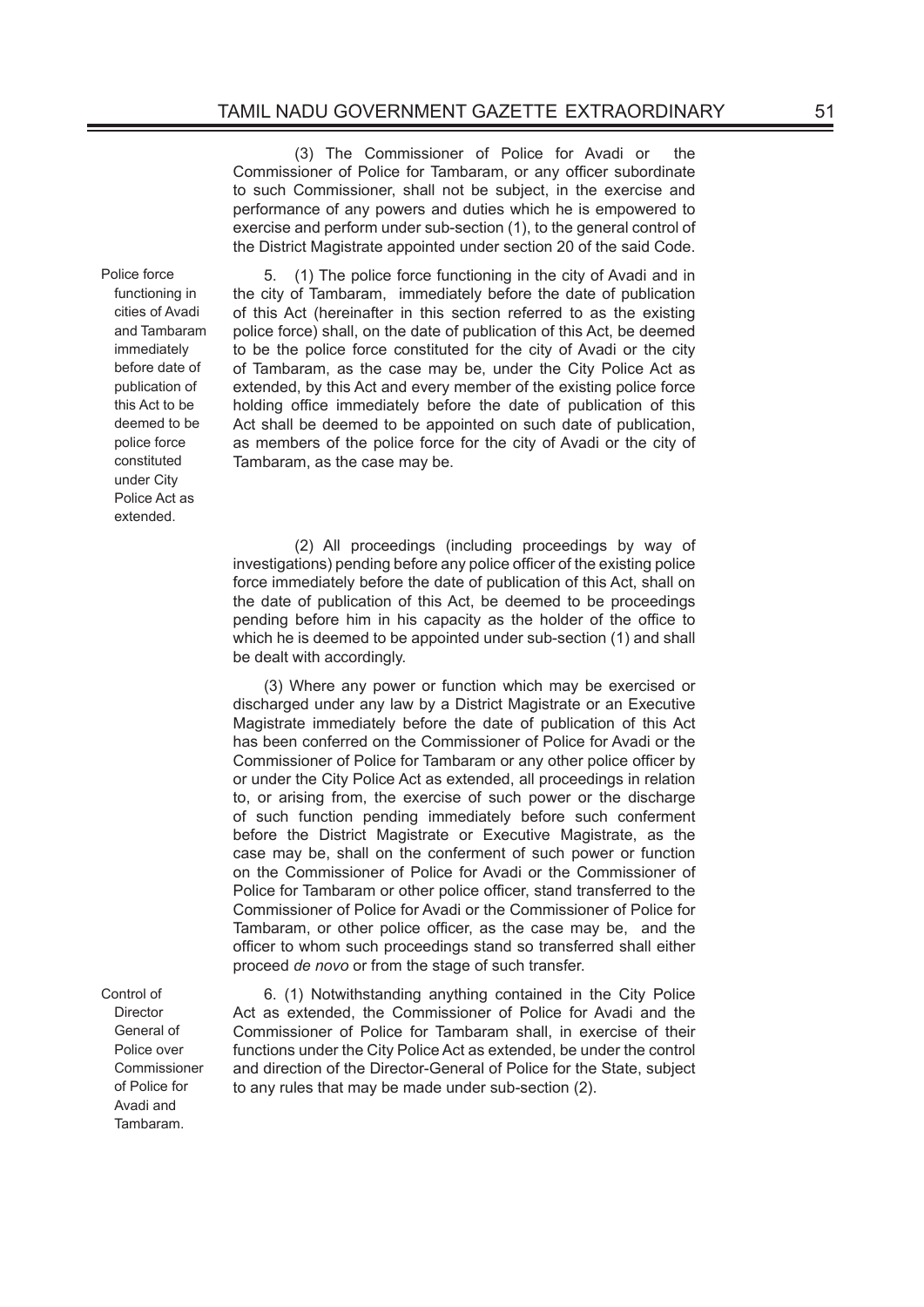(2) It shall be competent to the Government to make rules to limit and regulate the exercise of the powers of control and direction conferred on the Director-General of Police by subsection (1) in respect of the Commissioner of Police for Avadi and the Commissioner of Police for Tambaram.

(3) Nothing in this section shall apply in relation to the powers and functions which may be exercised or discharged by the Commissioner of Police for Avadi or the Commissioner of Police for Tambaram, as the case may be, under any law as a District Magistrate or an Executive Magistrate.

7. (1) Any reference in the City Police Act as extended by this Act to a law which is not in force in the cities of Avadi or Tambaram, on the date of publication of this Act shall, in relation to those cities, be construed as a reference to the corresponding law, if any, in force in the said cities.

(2) Any reference to the Tamil Nadu District Police Act, 1859 in Central Act any law in force in the cities of Avadi and Tambaram shall, in relation to those cities, be construed, on and after the date of publication of this Act, as reference to the City Police Act.

XXIV of 1859.

XXIV of 1859.

8. If, immediately before the date of publication of this Act, there Central Act is any law in force in the cities of Avadi or Tambaram including the Tamil Nadu District Police Act, 1859 (hereinafter in this section referred to as the Central Act) and the provisions of the City Police Act specified in the Schedule to the Central Act and extended by way of notification under section 54-A of the Central Act corresponding to the City Police Act, such corresponding law shall, on the date of publication of this Act, stand repealed in relation to the cities of Avadi or Tambaram, as the case may be, to the extent to which the corresponding law relates to matters with respect to which the State Legislature has power to make laws for the State.

9. (1) The repeal by section 8 of any corresponding law shall Savings. not affect—

 (a) the previous operation of any such law or anything done or duly suffered thereunder; or

 (b) any right, privilege, obligation or liability acquired, accrued or incurred under any such law; or

 (c) any penalty, forfeiture or punishment incurred in respect of any offence committed against any such law; or

 (d) any investigation, legal proceeding or remedy in respect of any such right, privilege, obligation, liability, penalty, forfeiture or punishment as aforesaid; and any such investigation, legal proceeding or remedy may be instituted, continued or enforced and any such penalty, forfeiture or punishment may be imposed as if the City Police Act had not been extended.

(2) Subject to the provisions of sub-section (1), anything done or any action taken, including any appointment or delegation made, notification, order, instruction or direction issued, rule, regulation, form, by-law or scheme framed, certificate, permit or licence

Construction of reference to laws not in force in cities of Avadi and Tambaram.

Repeal of corresponding law.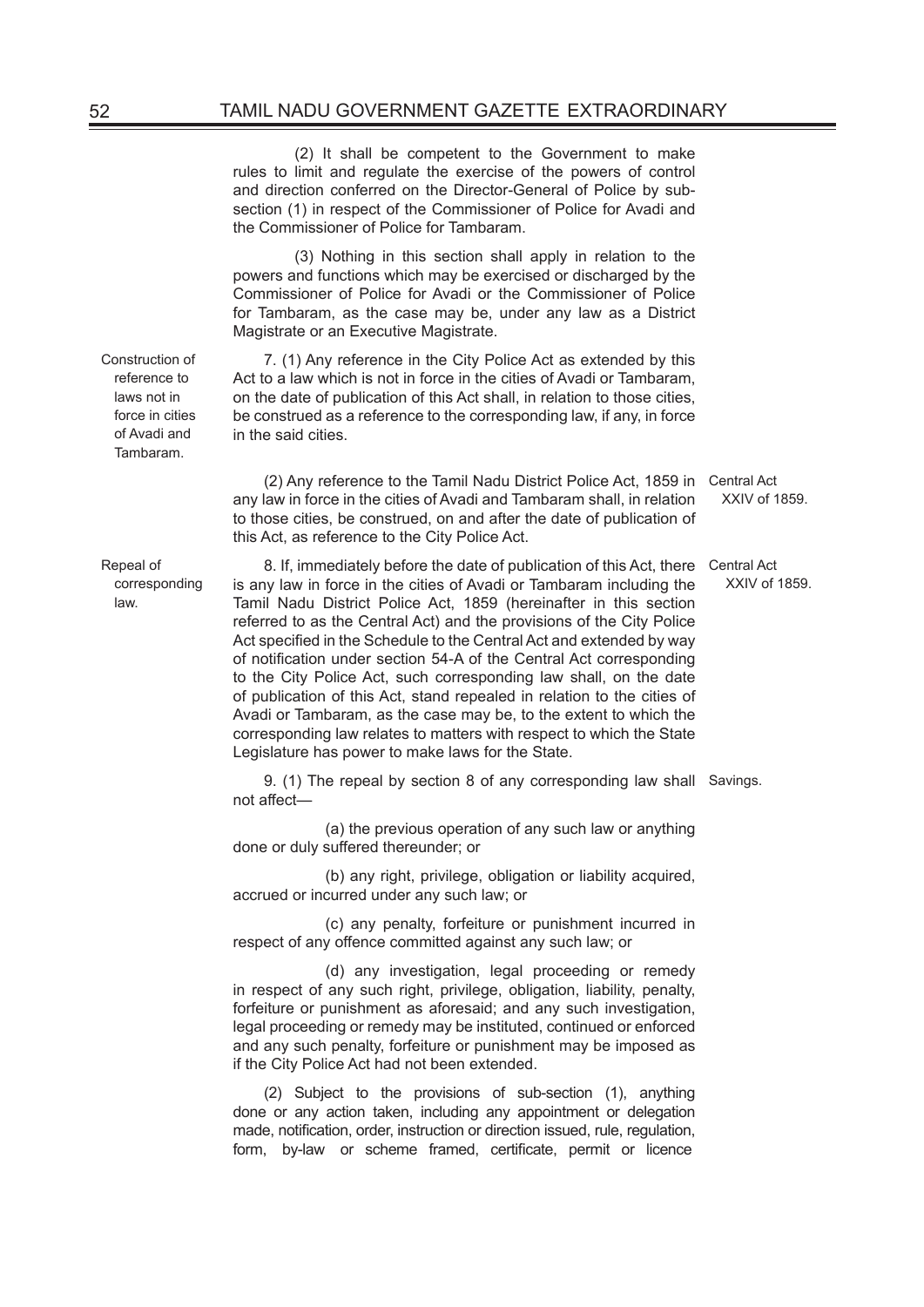granted or registration effected under such corresponding law, in relation to the cities of Avadi or Tambaram, shall be deemed to have been done or taken under the corresponding provisions of the City Police Act and shall continue in force accordingly, unless and until superseded by anything done or any action taken under the said City Police Act as extended.

10. Any reference by whatever form or words in any law in force Construction of to any authority competent on the date immediately preceding the date of publication of this Act, to exercise any power or discharge any function in the cities of Avadi or Tambaram, shall, where a corresponding new authority has been constituted by or under the City Police Act as extended or under this Act to the said cities, have effect as if it were a reference to that new authority.

11. For the purpose of facilitating the application, in the city of Powers of courts and Avadi and in the city of Tambaram, of the City Police Act as extended, any court or other authority may construe the said Act with such alteration not affecting the substance as may be necessary or proper to adapt it to the matter before the court or other authority.

12. If any difficulty arises in giving effect to the provisions of the City Police Act as extended by this Act, to the cities of Avadi and Tambaram, the Government may, as occasion may require, by order, do anything which appear to them to be necessary for the purpose of removing the difficulty:

Provided that no such order shall be made after the expiry of two years from the date of the commencement of this Act.

13. The Government may, by notification, amend the Schedules, Power to amend so as to include or exclude any police station.

14. (1) The Government may make rules for carrying out all or Power to make rules. any of the purposes of this Act.

 (2) All rules made or notification issued under this Act shall be published in the *Tamil Nadu Government Gazette,* and unless they are expressed to come into force on a particular day, shall come into force on the day on which they are so published.

(3) Every rule made or notification or order issued under this Act shall, as soon as possible after it is made or issued, be placed on the table of the Legislative Assembly, and if before the expiry of the session in which it is so placed or the next session, the Legislative Assembly agrees that the rule or notification or order should not be made or issued, the rule or notification or order shall thereafter have effect only in such modified form or be of no effect, as the case may be, so, however, that any such modification or annulment shall be without prejudice to the validity of anything previously done under that rule or notification or order.

15. (1) The Chennai City Police (Extension to the cities of Avadi Repeal and saving. and Tambaram) Ordinance, 2021 is hereby repealed.

(2) Notwithstanding such repeal, anything done or any action taken or any direction given under the said Ordinance, shall be deemed to have been done or taken or given under this Act.

Tamil Nadu Ordinance 1 of 2022.

reference to authorities where new authorities have been constituted.

other authorities for purposes of facilitating application of City Police Act.

Power to remove difficulties.

Schedules.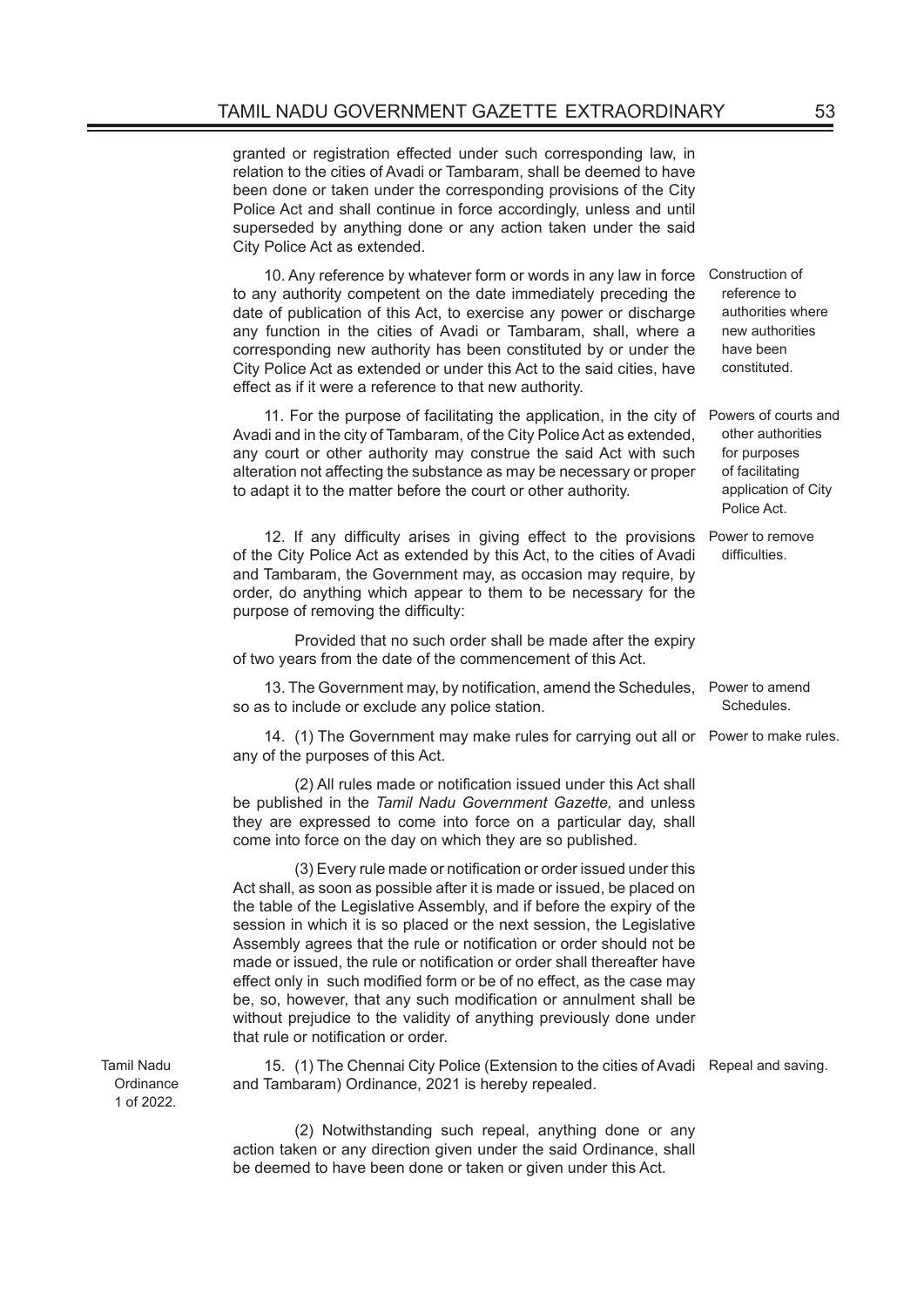# **SCHEDULE – I**

## **City of Avadi**

[*See* section 2(1)]

| SI. No.          | <b>Police Stations.</b> |
|------------------|-------------------------|
| 1.               | Ambattur                |
| 2.               | <b>Ambattur Estate</b>  |
| 3.               | Avadi                   |
| $\overline{4}$ . | Ennore                  |
| 5.               | Kattur                  |
| 6.               | Korattur                |
| 7.               | Manali                  |
| 8.               | Manali Pudunagar        |
| 9.               | Mangadu                 |
| 10.              | Minjur                  |
| 11.              | M.M Colony              |
| 12.              | Muthapudhupet           |
| 13.              | Nazarethpet             |
| 14.              | Pattabiram              |
| 15.              | Poonamalle              |
| 16.              | Redhills                |
| 17.              | Sathangadu              |
| 18.              | Sevvapet                |
| 19.              | Sholavaram              |
| 20.              | <b>SRMC</b>             |
| 21.              | <b>Tank Factory</b>     |
| 22.              | Thirumullaivoil         |
| 23.              | Thirunindravur          |
| 24.              | Thiruverkadu            |
| 25.              | Vellavedu               |